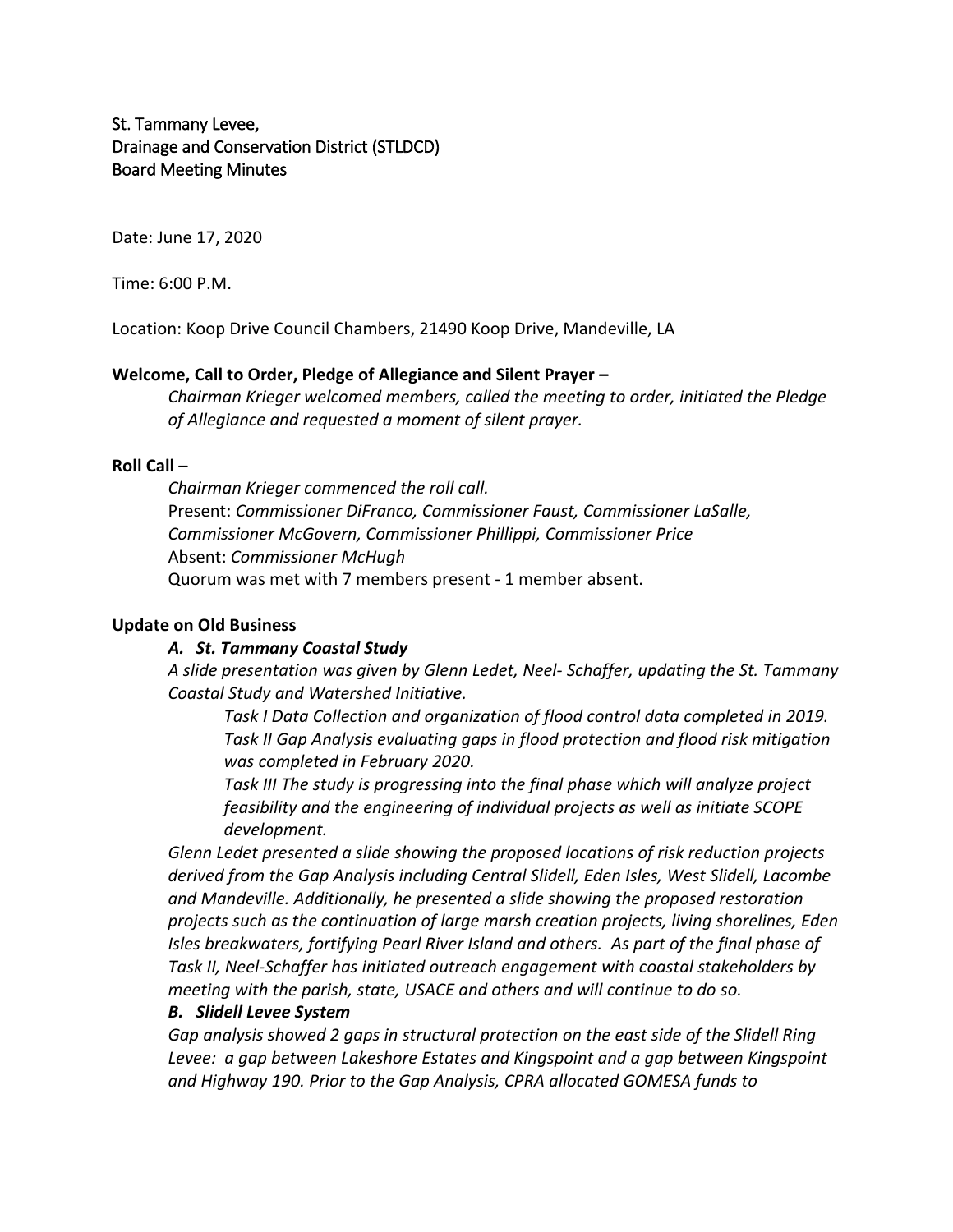*implement interim protection for these areas. The goal is to work in conjunction with CPRA to achieve this protection.*

## **C. Louisiana Watershed Initiative Round 1 Funding** –

*First round of funding from HUD to the LA Office of Community Development is 100 million. Neel- Schaffer worked with St Tammany Parish and the Levee District to submit a pre-application for flood protection work in the parish, which was found to be eligible to compete for funding in Round 1. The next step is to work with the Parish and Levee District to put together an application for flood protection work. The application will be evaluated later in the year to determine if a grant will be awarded.*

### **USACE Feasibility Study** –

#### *A. Draft Alternative Milestone* –

*No one from USACE attended the meeting. The USACE Study was initiated on January 14, 2020. The kickoff meeting with all the stakeholders was held the following day. Neel- Schaffer was able to transfer data and information from the Gap Analysis to the USACE. From this meeting the USACE developed a list of draft alternatives. The next step is for the USACE to determine final alternatives and share this information with the public in a meeting tentatively scheduled for July 14 or July 15. Prior to the STLDCD meeting, Chairman Krieger spoke with USACE Project Manager, Amy Dixon, and was informed of a call-in meeting scheduled for Monday morning at 10:00 am. Chairman Krieger requested the names of any Commissioners interested in joining the call. All the Structural Coastal Flood Risk Reduction projects submitted by the Levee Board are being considered. After the public meeting in July, the next step is to adopt the alternative projects and begin working towards the Tentatively Selected Plan Milestone that is scheduled for January, 2021.* 

*Lee Longstreet asked if project information and work completed by Neel- Schaffer was posted on the internet. Glenn Ledet said that he would look into it. Commissioner DiFranco agreed to work with Glenn to get the appropriate documents posted on the stldcd website.*

## **New Business** –

#### *A. St. Tammany Coastal Study Task III Effort*, *SCOPE of Work Development*

*This summer Neel- Schaffer will be working with the parish and Levee District evaluating the alternative projects and refining project features by looking at the total capital cost of engineering and construction as well as collecting preliminary geotechnical data in areas that are missing data. The first task order in Task III will be the property survey and abstracting on the existing levee systems in Slidell. Glenn Ledet presented a slide regarding the survey effort needed to collect property information regarding existing levees systems at Oak Harbor, Lakeshore Estates and Kingspoint. Neel-Schaffer will be enlisting the help of J.V. Burkes & Associates for this task. Commissioner Lasalle wanted to know if the parish had put together a list of projects, an "ask list", based on the recent Executive Order issued by President Trump on June 4th that tasked the Secretary of DOT and the Assistant Secretary of Civil Works of the USACE to develop a list of projects to be*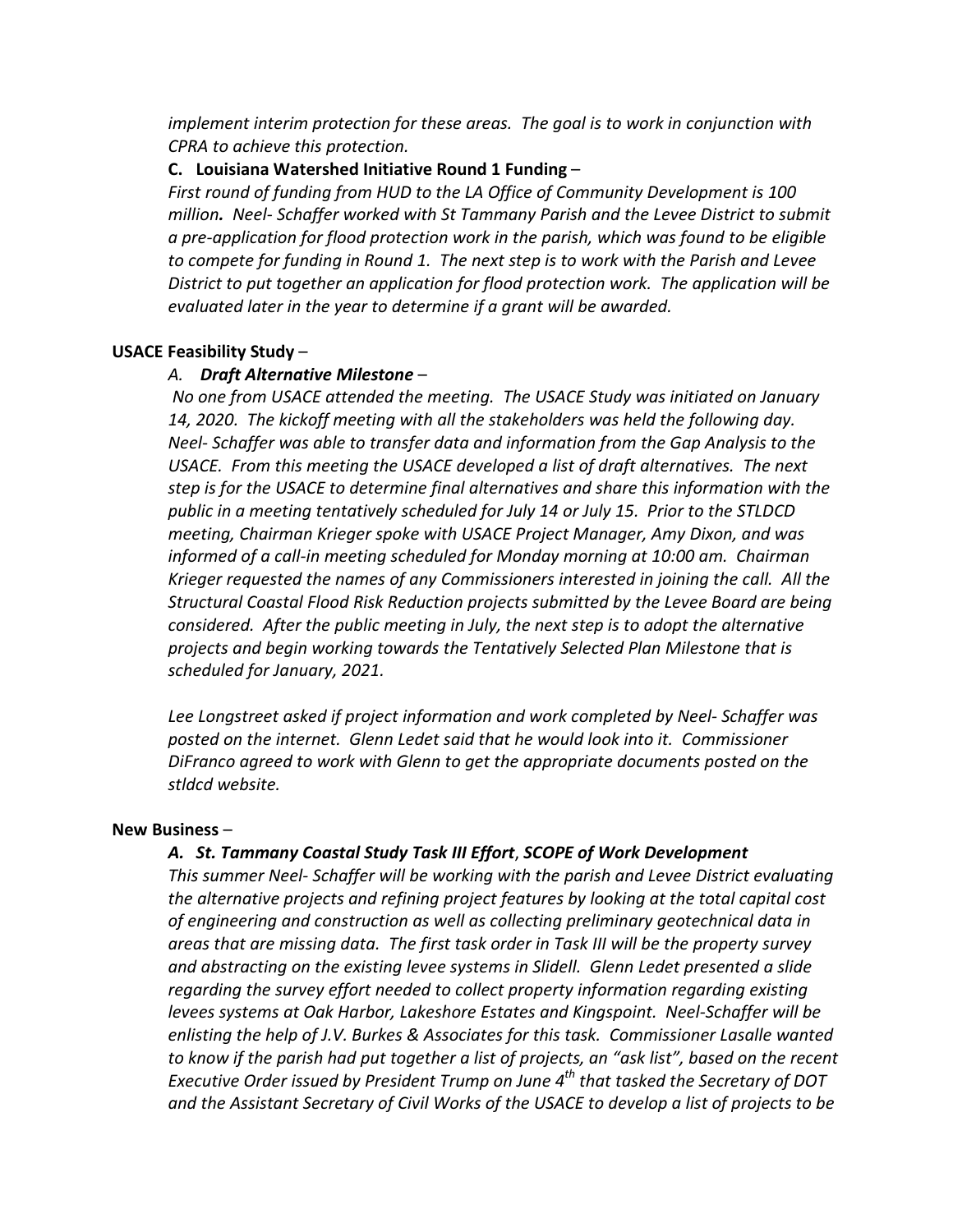*funded. Randy Pausina, recently hired by St. Tammany Parish in a new position, responded that he was not aware of such a list. Commissioner LaSalle emphasized the need for to be ready with a list of projects due to the trickle-down effect stemming from the national level to the state and local level and requested that the parish allow the Levee District's input regarding some of those projects. Chairman Krieger agreed with the idea. Commissioner DiFranco wanted clarification from Glenn Ledet regarding the survey effort, the collection of geotechnical data and fee proposals. Glenn said that the process would start with the development of a fee for the survey followed by geotechnical data collection. Barry Brupbacher with Neel-Schaffer stated that there would be geotechnical data from CPRA for the new levees in East St. Tammany.*

### *Introduction of St. Tammany's Coastal & Environmental Protection and Restoration Manager*

*Chairman Krieger introduced Randy Pausina serving in the newly created St. Tammany Parish position of Coastal and Environmental Protection and Restoration Manager. Randy was the former Head of Wildlife and Fisheries under Bobby Jindal. He has lived on the Northshore since 2004. Randy's position was created to coordinate the efforts of the Levee District, St. Tammany Parish and Municipalities regarding flood and drainage initiatives to ensure all entities are moving forward with the same plan.* 

### *Next Meeting Date, July 15*

*Chairman Krieger said the tentative date for the next STLDCD meeting is July 15, but that will depend on the date of the USACE meeting in July.*

#### *Introduction of STLDCD Nominees submitted to Governor John Bel Edwards* –

*Chairman Krieger has been working with LA Boards and Commissions for several weeks to get STLDCD Board nominees approved. Unfortunately, this did not happen in time for the June meeting. Nominees for Commissioner positions on the Board are: Cory Bruhl, Mandeville, Project Manager for APTIM, certified associate in project* 

*management.*

*Deb Morel, Eden Isles, History of leadership roles in the parish with the Tourist Commission, as Chairman of the Harbor Center and other positions.*

*Gary Mills, Chamale Cove, involved in numerous community service endeavors, representing the heartbeat of the community.*

*Phil Valent, Slidell, retired geotechnical engineer, former Commissioner with the Southeast LA Flood Protection Authority- West.*

*Cory, Deb and Gary were present at the meeting. Phil could not attend due to a family issue. Once the new Commissioners are announced, there will be an orientation for new members, which will be open to existing members as well. At the next Board meeting there will be recognition and celebration of some Commissioners for their service. Chairman Krieger recognized Commissioner Phillippi and former Commissioner Fitzpatrick for their work while serving on the Board.*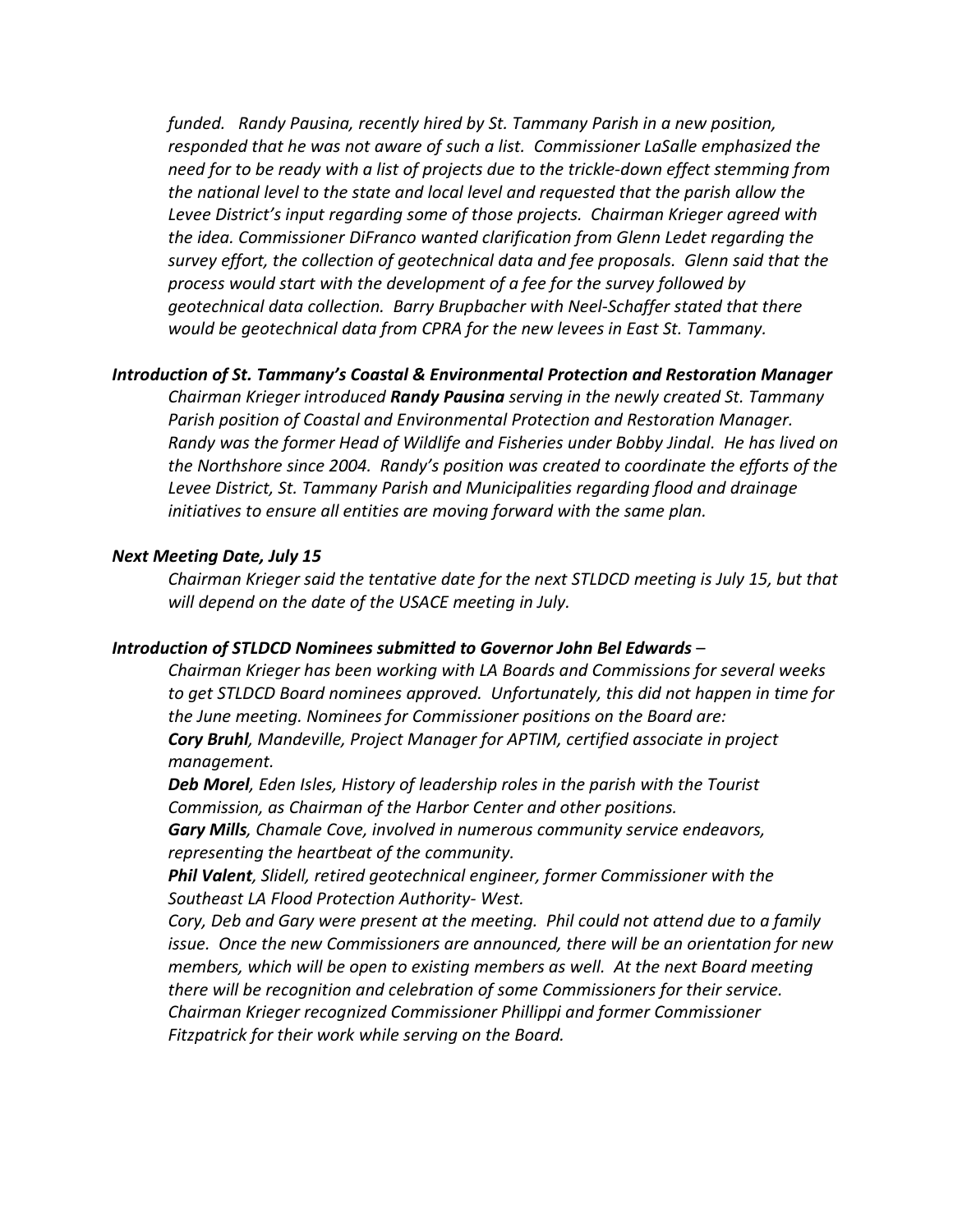### *Treasurer's Report* –

*February Report- The January balance was \$26,506.61. One transfer was made and two checks were written in February reflecting a balance on February 29 of \$44,479.51. Chairman Krieger requested a motion to approve the February report. Commissioner McGovern moved to approve, seconded by Commissioner DiFranco. There were no objections and the motion passed unanimously.*

*March Report- There was no activity in March so the ending balance on March 31 was the same as February, \$44,479.51. Motion was made by Commissioner McGovern to approve the March report, seconded by Commissioner Phillippi. Without any objections, the motion passed unanimously.*

*April Report- There was no activity in April so the ending balanced on April 30 remained the same as March, \$44,479.51. Motion was made by Commissioner LaSalle and seconded by Commissioner Difranco to accept the April report. No one objected and the motion carried unanimously.*

*May Report- Four checks were recorded in May. The ending balance on May 31 was \$31,615.51. Motion was made by Commissioner McGovern and seconded by Commissioner Faust to approve the May Report. There were no objections and the motion passed unanimously.*

## **Approval of Minutes** –

*Commissioner Phillippi requested two corrections in the minutes including a misspelling of his name and changing "a necessary" to "as necessary" in New Business G. A motion was made by Commissioner LaSalle and seconded by Commissioner McGovern to accept the amended minutes for the February 19, 2020 STLDCD Board Meeting. Without objection the amended minutes were approved unanimously.*

### *Public Comments* –

*Tom Thompson, Eden Isles, requested clarification regarding the location of the next scheduled Levee Board Meeting. Chairman Krieger mentioned the difficulty in following appropriate social distancing guidelines due to the limited size of the 5th floor conference room at the Towers Building. She will ask Mayor Cromer about using the Slidell Auditorium for a bigger space. Additionally, she posted the agenda with the meeting location change on the website this morning as per the recording laws of public records. Lee Longstreet, Slidell, expressed the need for a tide gauge along the Slidell Lakefront due to lack of data for this area. Former Commissioner Fitzpatrick confirmed the locations of two tide gauges, one on the west side of the Rigolets and one at the mouth of the Pearl River on the Mississippi side and reiterated the need for one in this area. Glenn Ledet stated that the LA Watershed Initiative had funding for new gauges, though possibly riverine in nature. Tom Thompson suggested the Board craft a resolution to evaluate the need for a tide gauge. Commissioner Faust mentioned that the new data might be helpful to support the need. Additionally, Commissioner Faust said that the Slidell fishing pier would be a prime location for a tide gauge. A motion was made by Commissioner Phillippi and seconded by Commissioner LaSalle to proceed with the tide*